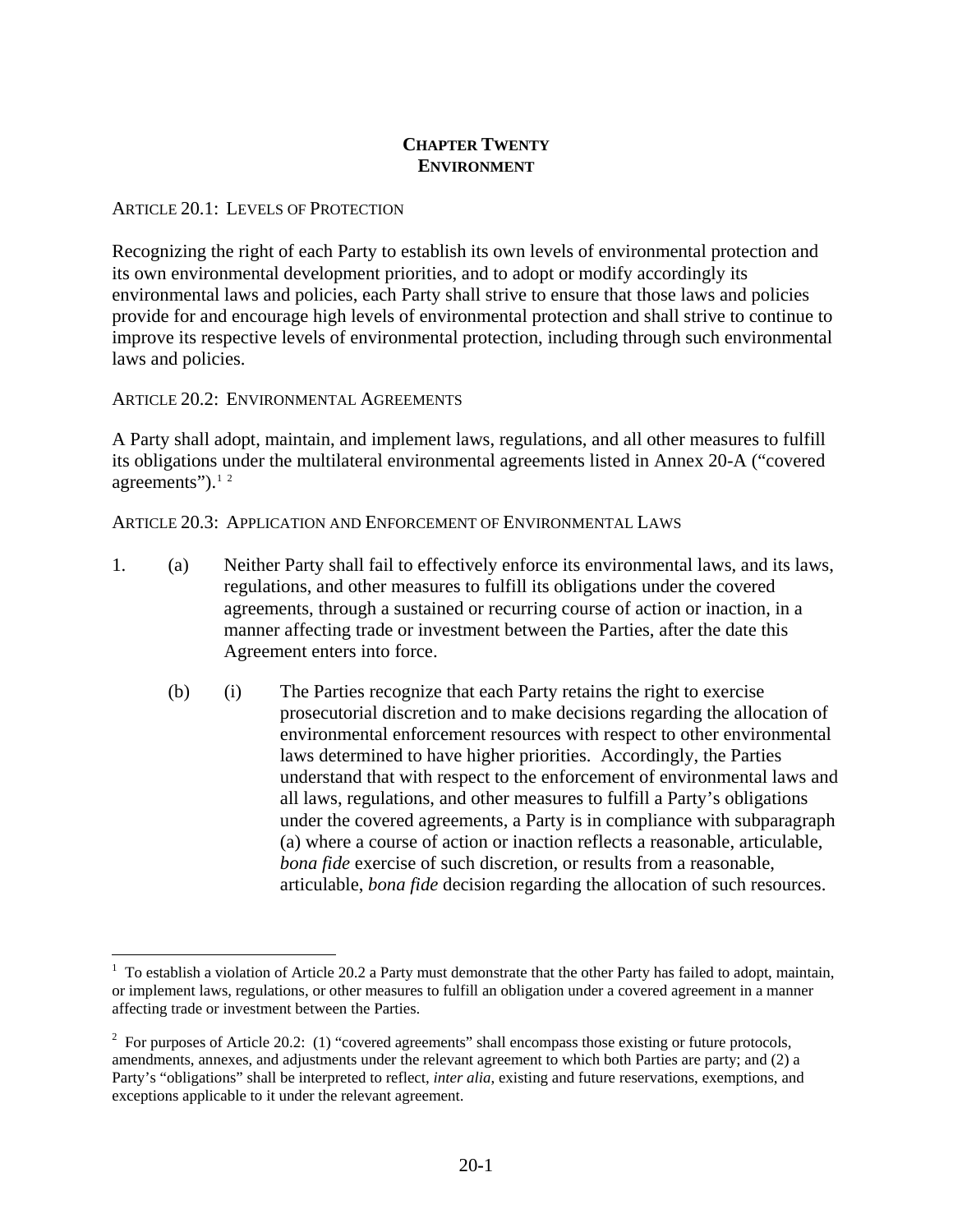(ii) The Parties recognize the importance of the covered agreements. Accordingly, where a course of action or inaction relates to laws, regulations, and other measures to fulfill its obligations under covered agreements, that shall be relevant to a determination under clause (i) regarding whether an allocation of resources is reasonable and *bona fide.*

2. The Parties recognize that it is inappropriate to encourage trade or investment by weakening or reducing the protections afforded in its environmental laws. Accordingly, neither Party shall waive or otherwise derogate from, or offer to waive or otherwise derogate from, such laws in a manner that weakens or reduces the protections afforded in those laws in a manner affecting trade or investment between the Parties.

3. Paragraph 2 shall not apply where a Party waives or derogates from an environmental law pursuant to a provision in its environmental law providing for waivers or derogations, provided that the waiver or derogation is not inconsistent with the Party's obligations under a covered agreement.

4. For greater certainty, nothing in this Chapter shall be construed to empower a Party's authorities to undertake environmental law enforcement activities in the territory of the other Party.

## ARTICLE 20.4: PROCEDURAL MATTERS

1. Each Party shall ensure that interested persons may request the Party's competent authorities to investigate alleged violations of its environmental laws and shall give such requests due consideration, in accordance with its law.

2. Each Party shall ensure that judicial, quasi-judicial, or administrative proceedings are available under its law to provide sanctions or remedies for violations of its environmental laws and that persons with a recognized interest under its law in a particular matter have appropriate access to such proceedings.

- (a) Each Party shall ensure in accordance with its law that such proceedings:
	- (i) are fair, equitable, and transparent and, to this end, comply with due process of law; and
	- (ii) are open to the public, except where the administration of justice otherwise requires.
- (b) Each Party shall ensure that tribunals that conduct or review such proceedings are impartial and independent and do not have any substantial interest in the outcome of the matter.

3. Each Party shall provide persons with a recognized interest under its law in a particular matter effective access to sanctions or remedies for violations of its environmental laws, or for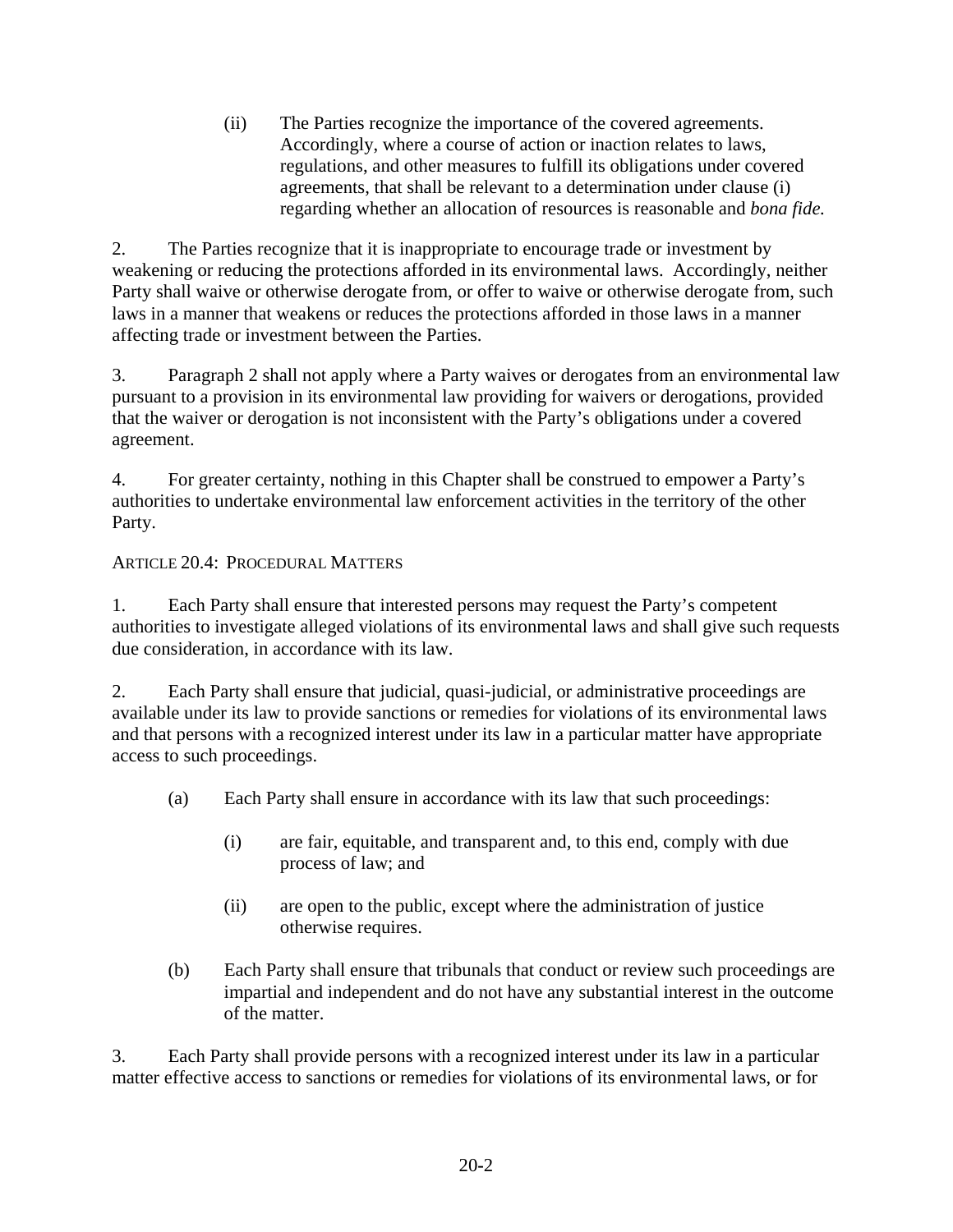violations of a legal duty under its law relating to human health or the environment, which may include rights such as to:

- (a) sue another person subject to its jurisdiction for damages;
- (b) seek injunctive relief where a person suffers, or may suffer, loss, damage, or injury as a result of conduct by another person subject to its jurisdiction;
- (c) seek sanctions or remedies such as monetary penalties, emergency closures, temporary suspension of activities, or orders to mitigate the consequences of such violations; or
- (d) request, or where applicable request a tribunal to order, that Party's competent authorities to take appropriate action to enforce its environmental laws in order to protect the environment or to avoid environmental harm.

4. Each Party shall provide appropriate and effective sanctions or remedies for violations of its environmental laws that:

- (a) take into consideration, as appropriate, the nature and gravity of the violation, any economic benefit the violator has derived from the violation, the economic condition of the violator, and other relevant factors; and
- (b) may include administrative, civil, and criminal sanctions and remedies, such as compliance agreements, penalties, fines, imprisonment, injunctions, closure of facilities, and requirements to take remedial action or pay for damage to the environment including the cost of containing or cleaning up pollution.

ARTICLE 20.5: MECHANISMS TO ENHANCE ENVIRONMENTAL PERFORMANCE

1. The Parties recognize that flexible, voluntary, and incentive-based mechanisms can contribute to the achievement and maintenance of high levels of environmental protection, complementing the procedures set out in Article 20.4. As appropriate and in accordance with its law, each Party shall encourage the development and use of such mechanisms, which may include:

- (a) mechanisms that facilitate voluntary action to protect or enhance the environment, such as:
	- (i) partnerships involving businesses, local communities, non-governmental organizations, government agencies, or scientific organizations;
	- (ii) voluntary guidelines for environmental performance; or
	- (iii) voluntary sharing of information and expertise among authorities, interested parties, and the public concerning methods for achieving high levels of environmental protection, voluntary environmental auditing and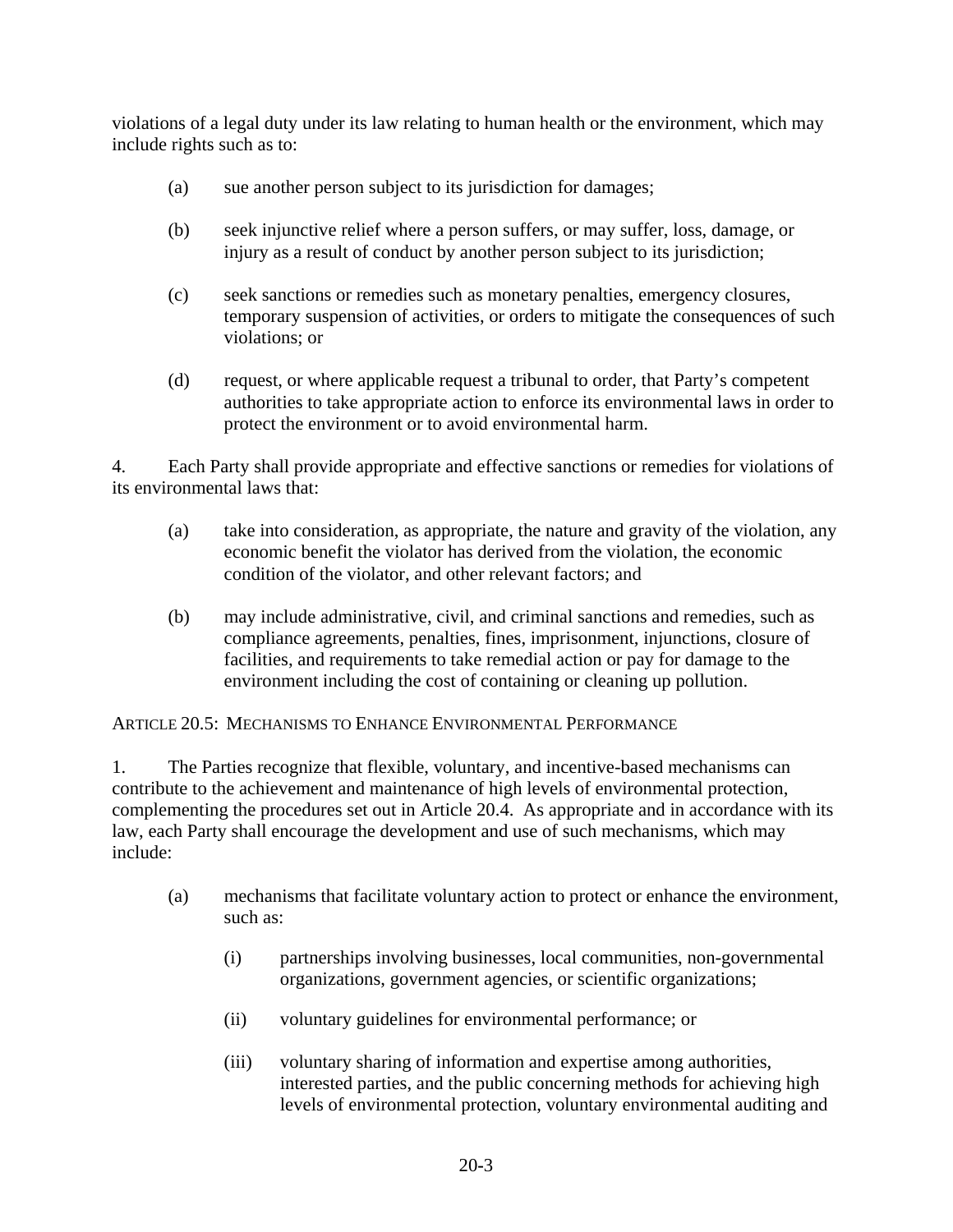reporting, ways to use resources more efficiently or reduce environmental impacts, environmental monitoring, and collection of baseline data; or

- (b) incentives, including market-based incentives where appropriate, to encourage conservation, restoration, and protection of natural resources and the environment, such as public recognition of facilities or enterprises that are superior environmental performers, or programs for trading permits or other instruments to help achieve environmental goals.
- 2. As appropriate and feasible and in accordance with its law, each Party shall encourage:
	- (a) the maintenance, development, or improvement of performance goals and standards used in measuring environmental performance; and
	- (b) flexible means to achieve those goals and meet those standards, including through mechanisms identified in paragraph 1.

ARTICLE 20.6: INSTITUTIONAL ARRANGEMENTS

1. The Parties hereby establish an Environmental Affairs Council. The Council shall comprise appropriate senior officials from each Party, including officials with environmental responsibilities.

2. The Council shall meet within one year after the date this Agreement enters into force, and thereafter as necessary, to oversee the implementation of this Chapter. Unless the Parties otherwise agree, each meeting of the Council shall include a session in which members of the Council have an opportunity to meet with the public to discuss matters related to the implementation of this Chapter, including views received from the national advisory committees referred to in Article 20.7.3. The Council shall make public a written summary of discussions held during the public session.

3. The Council shall promote public participation in its work, including by seeking advice from the public in developing agendas for Council meetings and by engaging in a dialogue with the public on environmental issues of interest to the public.

4. The Council shall seek appropriate opportunities for the public to participate in the development and implementation of cooperative environmental activities, including through the environmental cooperation mechanism established by the Parties.

5. Formal decisions of the Council shall be made public, unless the Council decides otherwise.

ARTICLE 20.7: OPPORTUNITIES FOR PUBLIC PARTICIPATION

1. Each Party shall promote public awareness of its environmental laws by ensuring that information is available to the public regarding its environmental laws and environmental law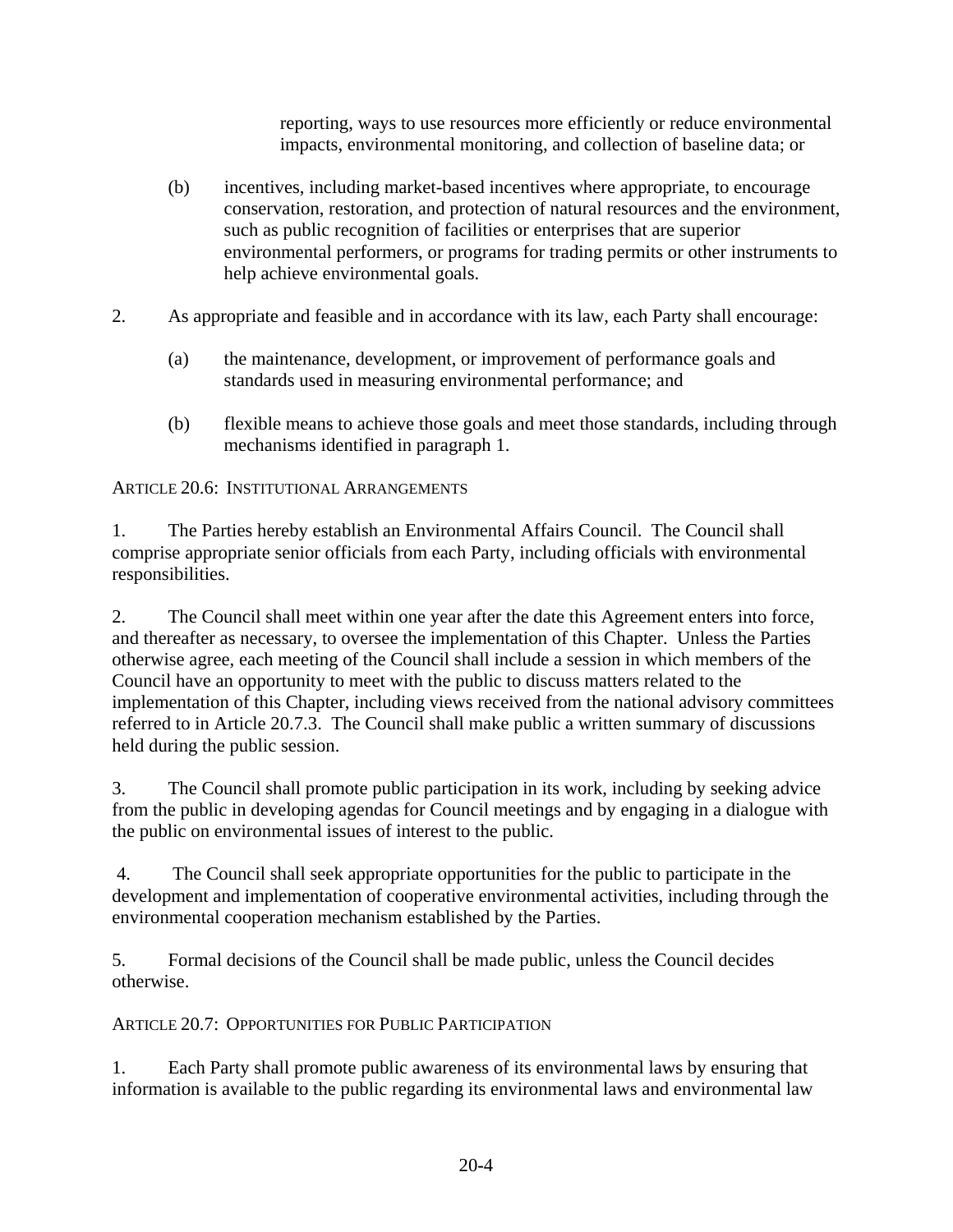enforcement and compliance procedures, including procedures for its interested persons to request the Party's competent authorities to investigate alleged violations of its environmental laws.

2. Recognizing that opportunities for public participation can facilitate the sharing of best practices and the development of innovative approaches to issues of interest to the public, each Party shall:

- (a) seek to accommodate requests from persons of either Party for information or to exchange views regarding either Party's implementation of this Chapter; and
- (b) provide for the receipt of written submissions from persons of either Party that concern matters related to the implementation of specific provisions of this Chapter. Each Party shall respond to these submissions in accordance with domestic procedures and make the submissions and its responses easily accessible to the public in a timely manner.

3. Each Party shall convene a new, or consult an existing, national advisory committee, comprising persons of the Party with relevant experience, which may include experience in business or environmental matters, to solicit its views on matters related to the implementation of this Chapter. Each time it meets, the Council shall consider views that each Party has received from its national advisory committee on matters related to the implementation of this Chapter.

4. The Parties recognize the importance of public participation in the implementation of this Chapter and that effectively implementing this Article will assist the Parties in implementing the other provisions of this Chapter. Accordingly, the Council shall review the implementation of this Article and prepare and submit to the Joint Committee a written report on the results of that review no later than 180 days after the first anniversary date of entry into force of this Agreement, and thereafter on the request of either Party. The Council shall make each such report public at the time the Council submits the report to the Joint Committee.

### ARTICLE 20.8: ENVIRONMENTAL COOPERATION

1. The Parties recognize the importance of strengthening their capacity to protect the environment and of promoting sustainable development in concert with strengthening their trade and investment relations.

2. The Parties are committed to expanding their cooperative relationship in bilateral, regional, and multilateral fora on environmental matters, recognizing that such cooperation will help them achieve their shared environmental goals and objectives, including the development and improvement of environmental protection, practices, and technologies.

3. The Parties are committed to undertaking cooperative environmental activities pursuant to the *Agreement between the Government of the United States of America and the Government of the Republic of Korea on Environmental Cooperation* (ECA), including activities related to implementation of this Chapter. Activities that the Parties undertake pursuant to the ECA will be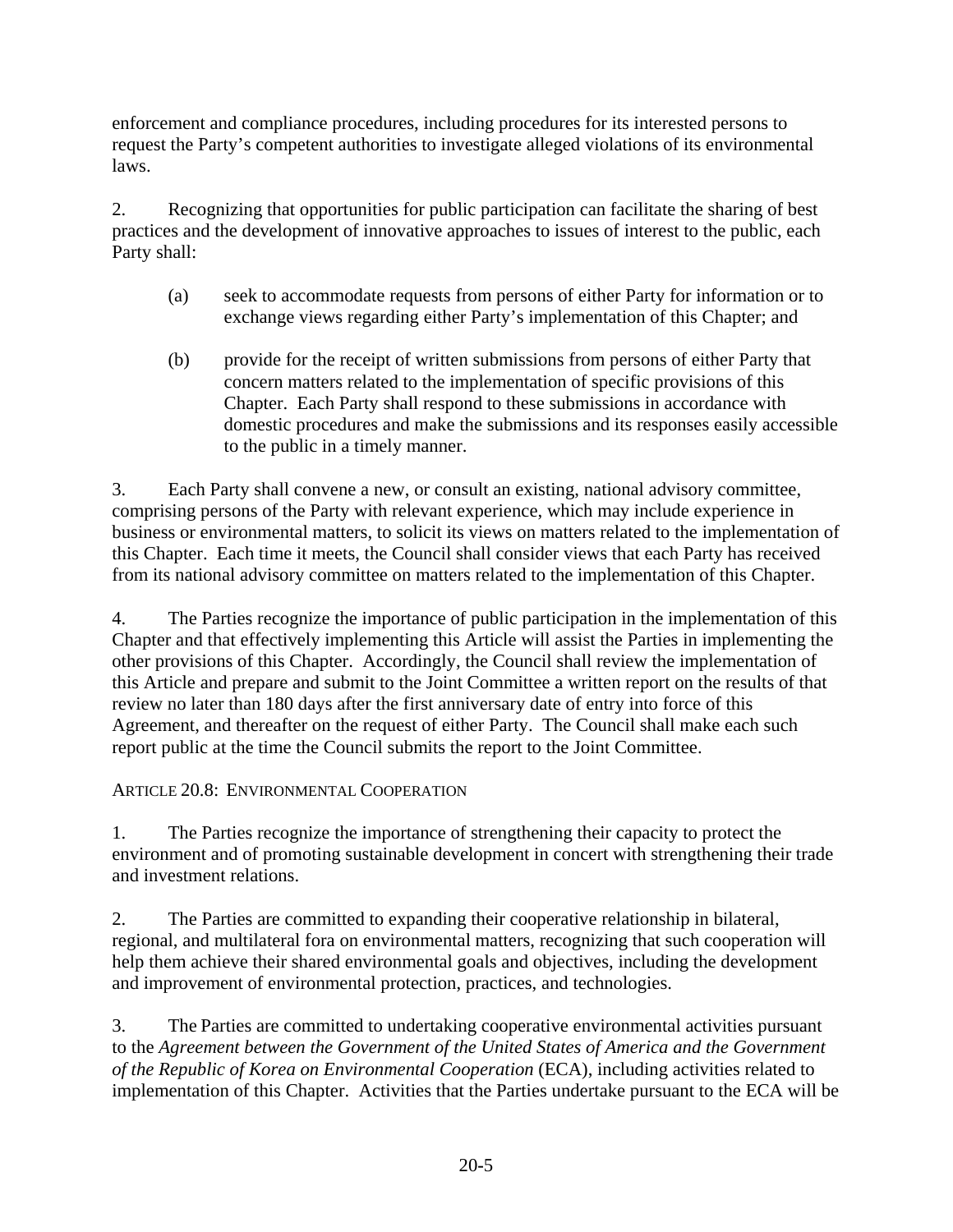coordinated and reviewed by the implementation body established under the ECA. The Parties also acknowledge the importance of cooperative environmental activities in other fora.

4. Each Party shall consider public comments and recommendations it receives regarding cooperative environmental activities undertaken pursuant to this Chapter and the ECA.

5. Each Party shall, as appropriate, share information with the other Party and the public regarding its experiences in assessing and addressing the positive and negative environmental effects of trade agreements and policies.

# ARTICLE 20.9: ENVIRONMENTAL CONSULTATIONS AND PANEL PROCEDURE

1. A Party may request consultations with the other Party regarding any matter arising under this Chapter by delivering a written request to the contact point that the other Party has designated for purposes of this Article. The request shall contain information that is specific and sufficient to enable the Party receiving the request to respond. Unless the Parties otherwise agree, consultations shall commence promptly after a Party delivers a request for consultations to the other Party's contact point.

2. The Parties shall make every attempt to arrive at a mutually satisfactory resolution of the matter and may seek advice or assistance from any person or body they deem appropriate. If the matter arises under Article 20.2 or under both that Article and another provision of this Chapter, and involves an issue related to a Party's obligations under a covered agreement, the Parties shall endeavor to address the matter through a mutually agreeable consultative or other procedure, if any, under the relevant agreement, unless the procedure could result in unreasonable delay.<sup>[3](#page-5-0)</sup>

3. If the consultations fail to resolve the matter, either Party may request that the Council be convened to consider the matter by delivering a written request to the other Party's contact point referred to in paragraph 1. The Council shall convene promptly and endeavor to resolve the matter expeditiously, including, where appropriate, by consulting governmental or other experts and having recourse to such procedures as good offices, conciliation, or mediation. When the matter arises under Article 20.2 or under both that Article and another provision of this Chapter and involves an issue relating to a Party's obligations under a covered agreement, the Council shall:

- (a) through a mechanism that the Council establishes, consult fully with any entity authorized to address the issue under the relevant agreement; and
- (b) defer to interpretative guidance on the issue under the agreement to the extent appropriate in light of its nature and status, including whether the Party's relevant laws, regulations, and other measures are in accordance with its obligations under the agreement.

<span id="page-5-0"></span> $\overline{a}$  $3$  The Parties understand that for purposes of paragraph 2, where a covered agreement requires a decision to be taken by consensus, such a requirement could create an unreasonable delay.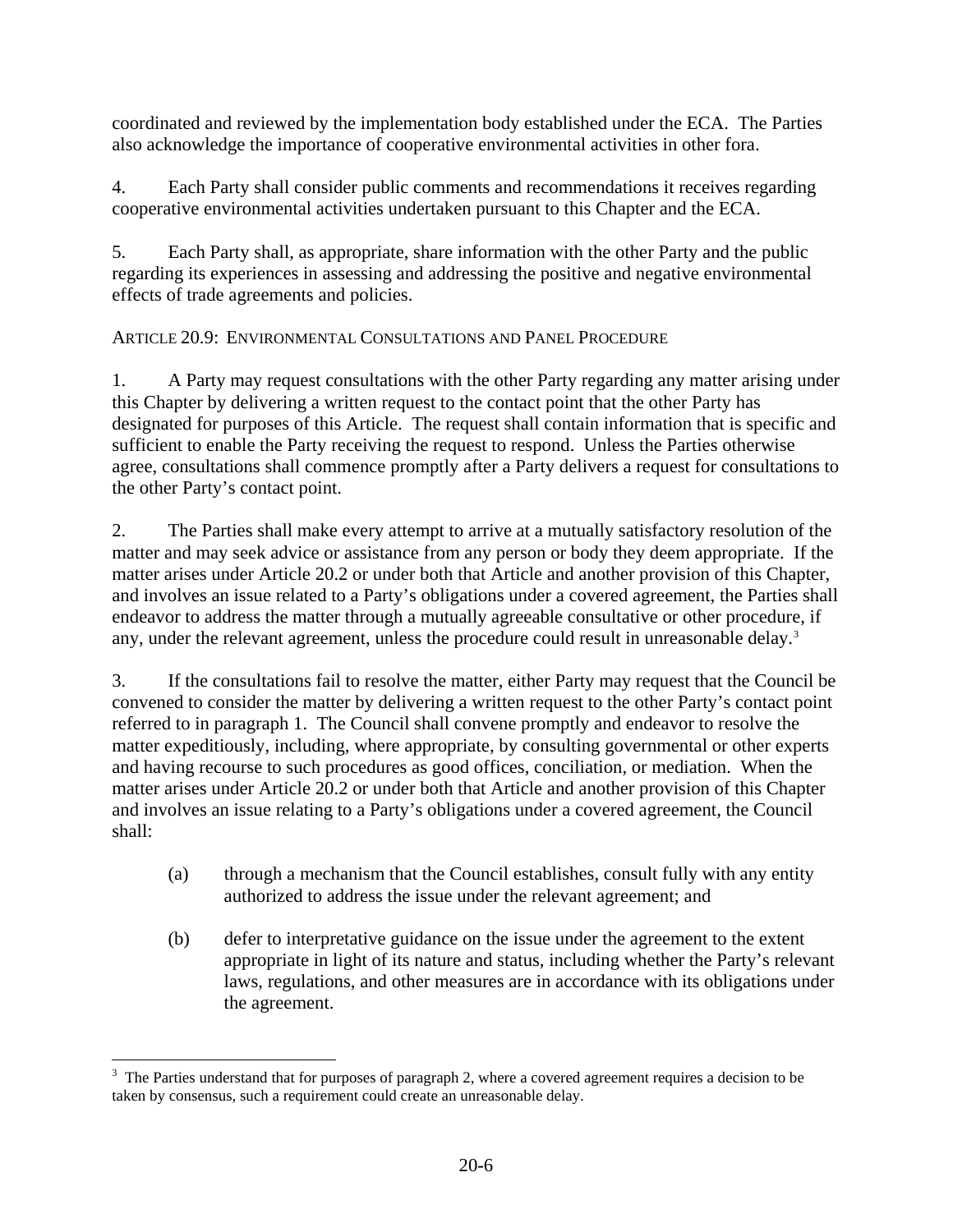4. If the Parties have failed to resolve the matter within 60 days of the delivery of a request for consultations under paragraph 1, the complaining Party may request consultations under Article 22.7 (Consultations) or refer the matter to the Joint Committee pursuant to Article 22.8 (Referral to the Joint Committee) and, as provided in Chapter Twenty-Two (Institutional Provisions and Dispute Settlement), thereafter have recourse to the other provisions of that Chapter.

5. Neither Party may have recourse to dispute settlement under this Agreement for a matter arising under this Chapter without first seeking to resolve the matter in accordance with paragraphs 1 through 3.

6. In a dispute arising under Article 20.2, or under both that Article and another provision of this Chapter, that involves an issue relating to a Party's obligations under a covered agreement, a panel convened under Chapter Twenty-Two (Dispute Settlement) shall in making its findings and determination under Article 22.11 (Panel Report):[4](#page-6-0)

- (a) consult fully, through a mechanism that the Environmental Affairs Council establishes, concerning that issue with any entity authorized to address the issue under the relevant environmental agreement;
- (b) defer to any interpretative guidance on the issue under the agreement to the extent appropriate in light of its nature and status, including whether the Party's relevant laws, regulations, and other measures are in accordance with its obligations under the agreement; and
- (c) where the agreement admits of more than one permissible interpretation relevant to an issue in the dispute and the Party complained against relies on one such interpretation, accept that interpretation for purposes of its findings and determination under Article 22.11.[5](#page-6-1)

ARTICLE 20.10: RELATION TO MULTILATERAL ENVIRONMENTAL AGREEMENTS

1. The Parties recognize that certain multilateral environmental agreements play an important role globally and domestically in protecting the environment. The Parties further recognize that this Chapter and the ECA can contribute to realizing the goals of such agreements. Accordingly, the Parties shall continue to seek means to enhance the mutual supportiveness of multilateral environmental agreements to which they are both party and trade agreements to which they are both party.

2. To this end, the Parties shall consult, as appropriate, with respect to negotiations on environmental issues of mutual interest.

<span id="page-6-0"></span> $\overline{a}$ <sup>4</sup> For greater certainty, the consultations and guidance in this paragraph are without prejudice to a panel's ability to seek information and technical guidance from any person or body consistent with Article 22.10.4 (Rules of Procedure).

<span id="page-6-1"></span> $5$  The guidance in subparagraph (c) shall prevail over any other interpretative guidance.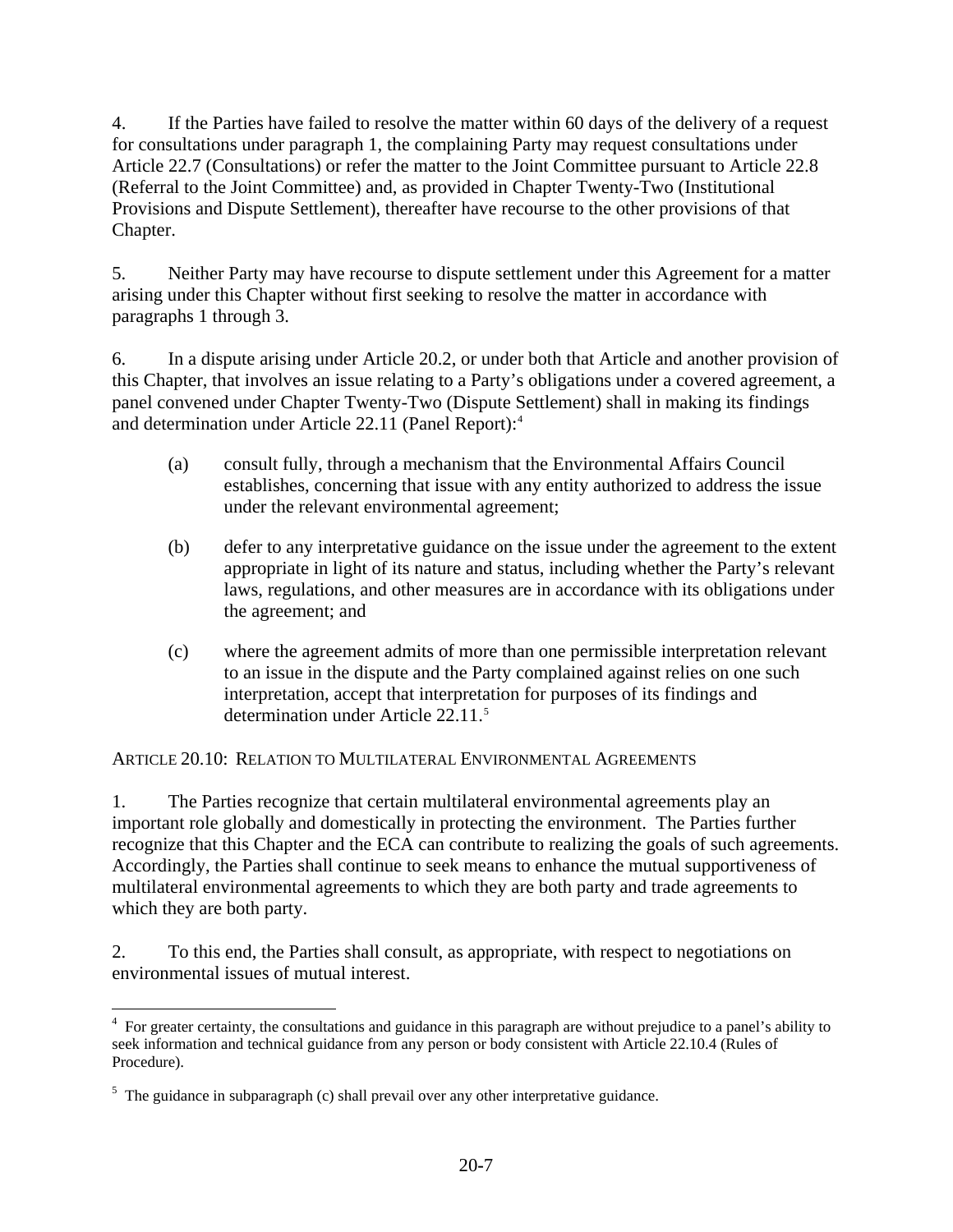3. In the event of any inconsistency between a Party's obligations under this Agreement and a covered agreement, the Party shall seek to balance its obligations under both agreements, but this shall not preclude the Party from taking a particular measure to comply with its obligations under the covered agreement, provided that the primary purpose of the measure is not to impose a disguised restriction on trade.<sup>[6](#page-7-0)</sup>

### ARTICLE 20.11: DEFINITIONS

For purposes of this Chapter:

**environmental law** means any statute or regulation of a Party, or provision thereof, the primary purpose of which is the protection of the environment, or the prevention of a danger to human, animal, or plant life or health, through:

- (a) the prevention, abatement, or control of the release, discharge, or emission of pollutants or environmental contaminants;
- (b) the control of environmentally hazardous or toxic chemicals, substances, materials, and wastes, and the dissemination of information related thereto; or
- (c) the protection or conservation of wild flora or fauna, including endangered species, their habitat, and specially protected natural areas,

in areas with respect to which a Party exercises sovereignty, sovereign rights, or jurisdiction, but does not include any statute or regulation, or provision thereof, directly related to worker safety or health;

**laws, regulations, and all other measures to fulfill its obligations** under a covered agreement means a Party's laws, regulations, and other measures at the central level of government; and

### **statute or regulation** means:

 $\overline{a}$ 

- (a) for Korea, an act of the National Assembly or a regulation promulgated pursuant to an act of the National Assembly that is enforceable by action of the central level of government; and
- (b) for the United States, an act of Congress or a regulation promulgated pursuant to an act of Congress that is enforceable by action of the central level of government.

<span id="page-7-0"></span> $6$  For greater certainty, paragraph 3 is without prejudice to multilateral environmental agreements other than covered agreements.